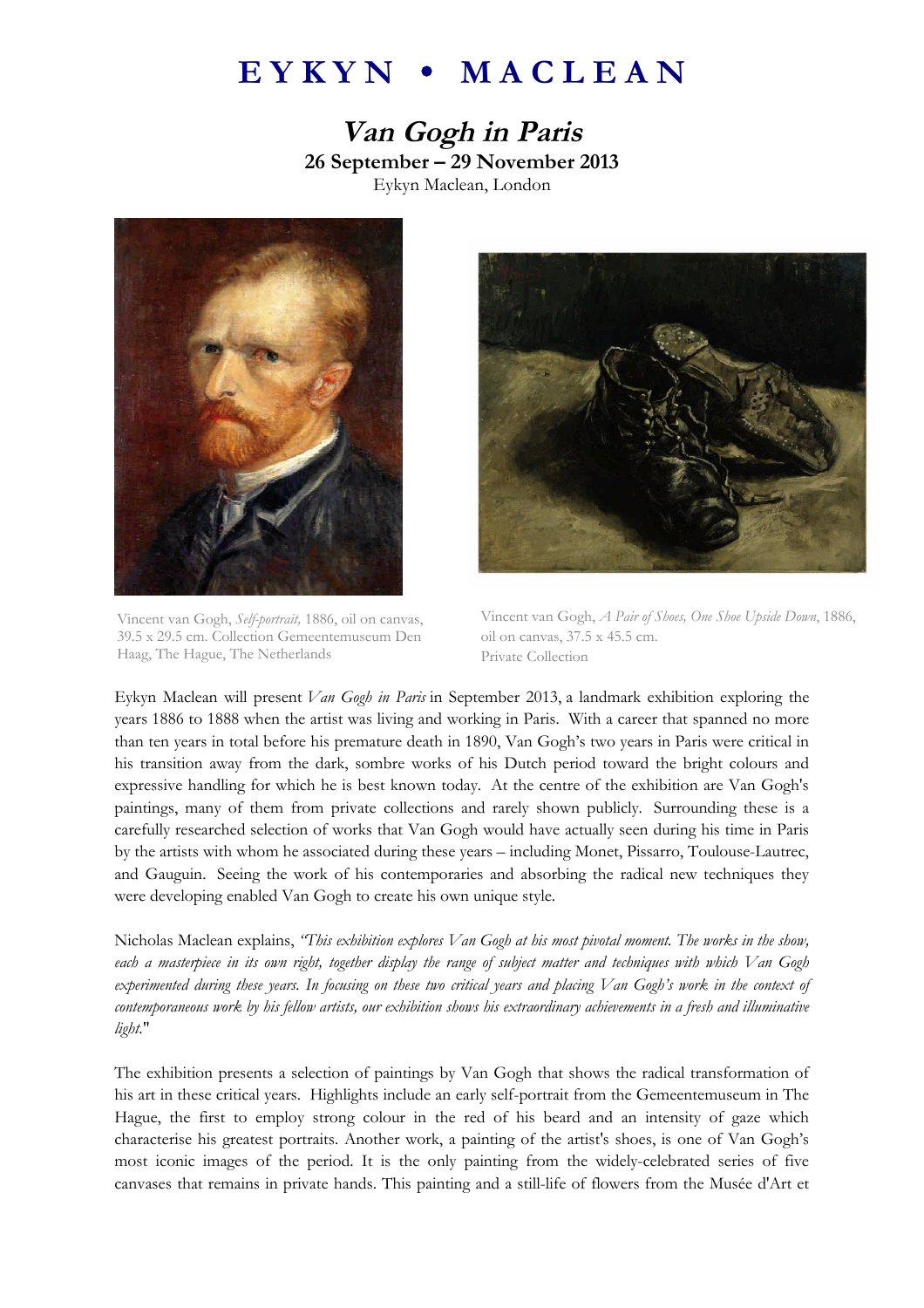## **E Y K Y N M A C L E A N**

d'Histoire, Geneva demonstrate the bold brushwork and intense engagement with his subjects that would define his mature work. Also included in the show are several works in which Van Gogh has turned his keen eye for expressive detail on the city of Paris itself, from a sweeping view of the city's rooftops to the picturesque windmills and deserted ramparts that dotted its outskirts, all of which Van Gogh knew intimately from the long walks he is known to have taken around the city and its environs.

These works by Van Gogh will be shown among a carefully selected group of paintings by the artists he most admired while in Paris, including paintings by Impressionists such as Monet and Pissarro, whom Van Gogh referred to as the artists of 'le Grand Boulevard.' Not only would Van Gogh have seen the final of the eight Impressionist exhibitions in 1886, but he would have known many of these paintings from the gallery run by his brother Theo, which handled Impressionist paintings such as Monet's *View of Bennecourt*, 1887 (Columbus Museum of Art), included in this exhibition. In addition to the numerous opportunities Van Gogh had to view works by his contemporaries, he came to know many of these artists personally, as Theo noted in a letter to their mother, "*…hardly a day passes that he is not asked to go to the studios of well-known painters, or they come to see him." (Letter from Theo to his mother, July 1886)*



Henri Toulouse-Lautrec, *La blanchisseuse,* 1886-1887, oil on canvas, 93 x 75 cm, Private Collection.



Paul Gauguin*, Intérieur avec Aline Gauguin,* 1881, oil on canvas, 52.4 x 60.3cm, Graves Gallery, Sheffield, U.K.

It was not only the Impressionists whose art made an impact on Van Gogh during his Paris years, but also the younger avant-garde artists of 'le Petit Boulevard' including Gauguin, Bernard, Toulouse-Lautrec, Seurat, and Signac. Paintings such as Gauguin's *Intérieur avec Aline Gauguin*, 1881 (Graves Gallery, Sheffield), would have appealed to Van Gogh in several important ways such as its flattened picture plane and the surface texture created by Gauguin's use of rhythmic brushstrokes. Seurat and Signac's development of the Pointillist technique – the application of paint in small dots of unmixed colours – also had a profound impact on Van Gogh's own approach to paint application and use of colour. Additionally, Toulouse-Lautrec was a key figure in Van Gogh's artistic milieu in Paris: Van Gogh attended the weekly soirées in Toulouse-Lautrec's Montmartre studio and often showed him his latest work. The exhibition includes two exceptional paintings by Toulouse-Lautrec that Van Gogh would have known during these years.

In addition to exploring the influences of his contemporaries, the show also focuses on the importance of Japanese prints on Van Gogh's work. The artist and his brother collected ukiyo-e prints by Hiroshige, whose asymmetrical compositions featuring large foreground elements that open onto deeply receding backgrounds and bold use of colour had a profound effect on Van Gogh's own compositional organisation.